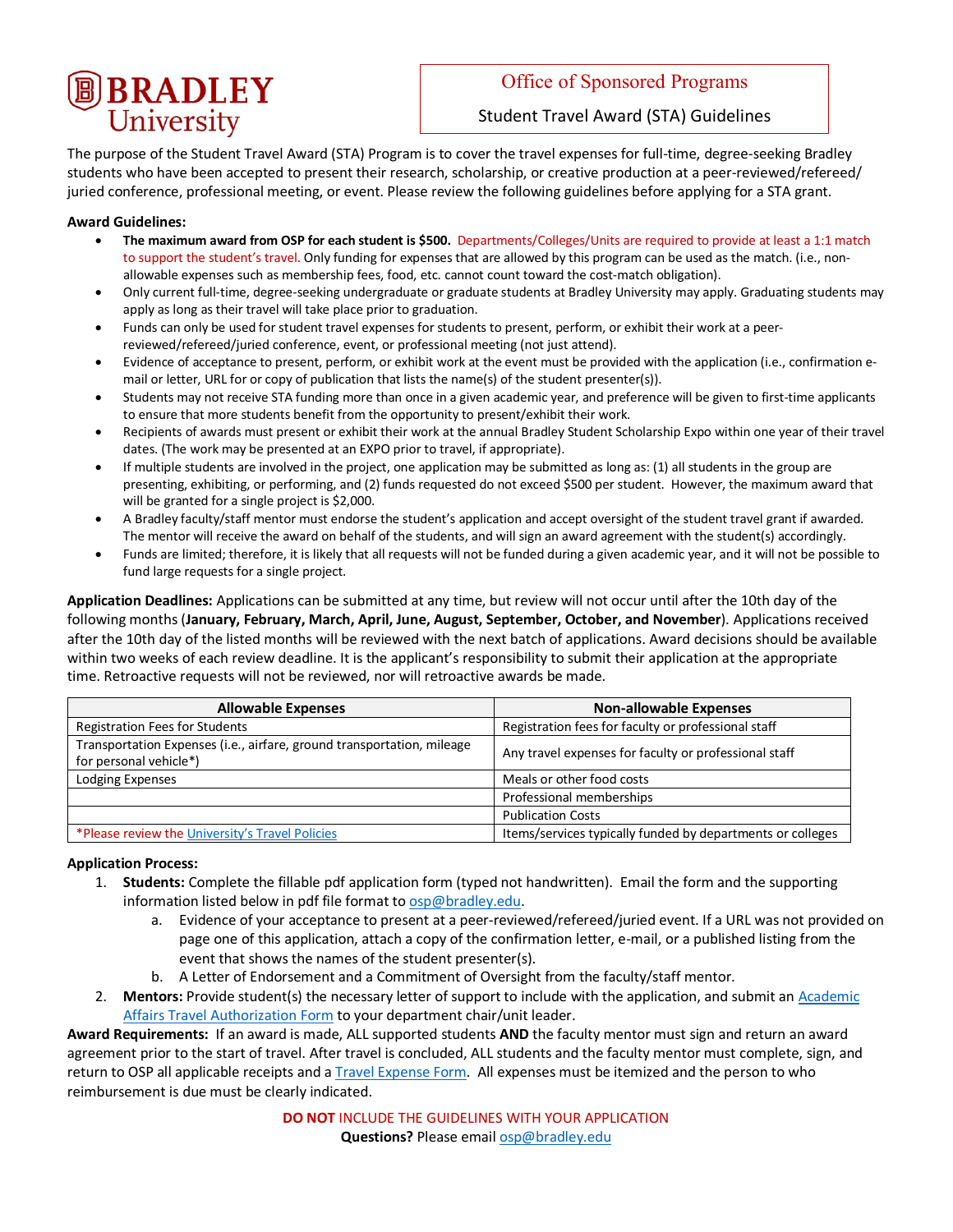

Student Travel (STA) Evaluation Rubric

The purpose of the Student Travel Award (STA) Program is to cover the travel expenses for full-time, degree-seeking Bradley students who have been accepted to present their research, scholarship, or creative production at a peer-reviewed (aka refereed or juried) conference, professional meeting, or event.

¡ **Yes or** ¡ **No Applicant has previously received money through the STA program during the current academic year.** If the answer to the above questions is yes, the application will be returned without review.

- **O** Yes or **O** No The application is complete and legible.
- **Q** Yes or **Q** No The mentor has verified that the student meets the eligibility requirements.
- ¡ **Yes or** ¡ **No A letter of Endorsement and a Commitment of Oversight from the mentor has been provided.**
- ¡ **Yes or** ¡ **No Evidence of acceptance/invitation to present at the event has been provided.**
- $\overline{O}$  **Yes or**  $\overline{O}$  **No** Matching funds have been identified to help cover the costs of the travel.
- ¡ **Yes or** ¡ **No The student(s) have agreed to also present this work (or have already presented their work) at the EXPO.**

If the answer to any of the above questions is no, the application will be returned without review.

**Reviewers:** Please assign 1-5 points for each of the following  $(1 = not at all clear  $\rightarrow$  5 = very well done)$ 

The students followed the program guidelines when preparing their application.

- For each applicant, it is clear how they have contributed to the project/event and what their role is in the presentation, exhibition, or performance.
- It is clear why this opportunity will be meaningful/important to the student(s) (beyond the general benefit of getting to present their work at the conference/meeting/event.)
- It is clear that acceptance/invitation to present at the conference/meeting/event is a true accomplishment for the student(s), serving as a true accolade of the quality and merits of their work.
- The travel itinerary and budget are complete and demonstrate good planning on the part of the student(s) and their mentor.

The faculty mentor has clearly demonstrated their knowledge of the students' work, provided a compelling argument for the student's participation, and is committed to overseeing their use of a ST award.

\_\_\_\_\_ **Score (Out of 30)**

#### *BONUS POINTS*

- This is the first time that any of the students listed on the application will receive STA funding. (2 pts.)
	- This is the first time that some of the students listed on the application will receive STA funding. (1 pt.)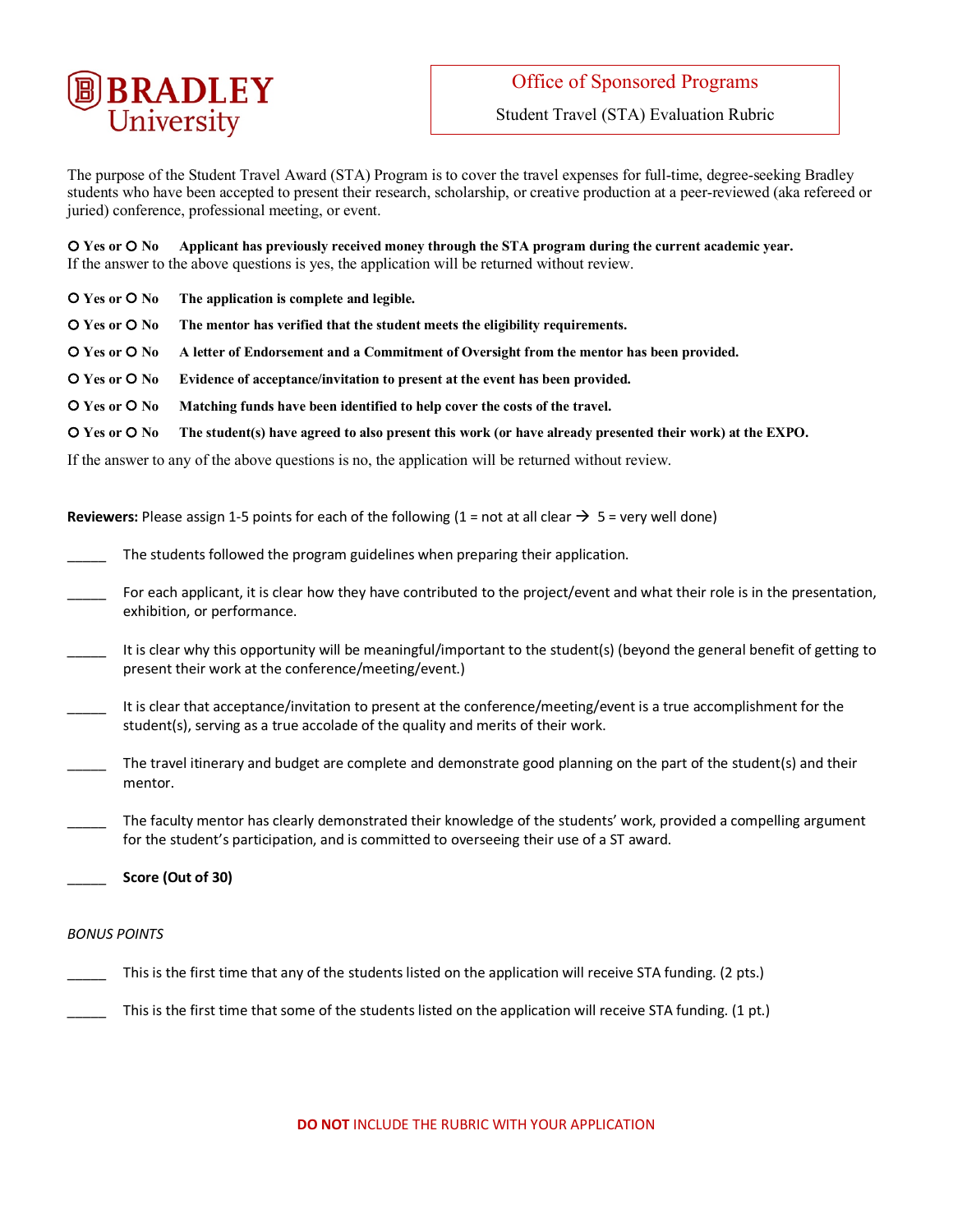

## Office of Sponsored Programs

Student Travel Award (STA) Application

| <b>Student Name(s)</b>              | Major           | e-mail address | Anticipated<br><b>Graduation Date</b> |
|-------------------------------------|-----------------|----------------|---------------------------------------|
|                                     |                 |                |                                       |
|                                     |                 |                |                                       |
|                                     |                 |                |                                       |
|                                     |                 |                |                                       |
|                                     |                 |                |                                       |
| <b>Primary Faculty/Staff Mentor</b> | Department/Unit | e-mail address | <b>Phone Number</b>                   |
|                                     |                 |                |                                       |

| <b>Title/Name of Conference/Meeting/Event</b> | Date(s) of Event | <b>Location of Event</b><br>(city, state or country) |
|-----------------------------------------------|------------------|------------------------------------------------------|
|                                               |                  |                                                      |

| Title of presentation/<br>performance/artwork |  |
|-----------------------------------------------|--|
| URL of event website with                     |  |
| student presentation listed                   |  |

| <b>Budget Items</b>          | <b>Funds Requested through</b><br><b>STA Grant Program</b> | <b>Funds Available through</b><br>Other Source(s)* | <b>Source of Other Funds</b> |
|------------------------------|------------------------------------------------------------|----------------------------------------------------|------------------------------|
| Airfare                      |                                                            |                                                    |                              |
| <b>Ground Transportation</b> |                                                            |                                                    |                              |
| Mileage (See guidelines)     |                                                            |                                                    |                              |
| Hotel                        |                                                            |                                                    |                              |
| Conference Registration      |                                                            |                                                    |                              |
| <b>Total</b>                 | \$0.00                                                     | \$0.00                                             |                              |

\* *Total from other sources must be, at a minimum, equal to the requested amount.*

**Purpose of Travel:** What are you presenting/exhibiting (i.e., poster, oral presentation, creative performance, juried artwork, etc.)? For each applicant, clearly describe how they have contributed to the project/event and what their role is in the presentation, exhibition, or performance. (Write complete sentences)